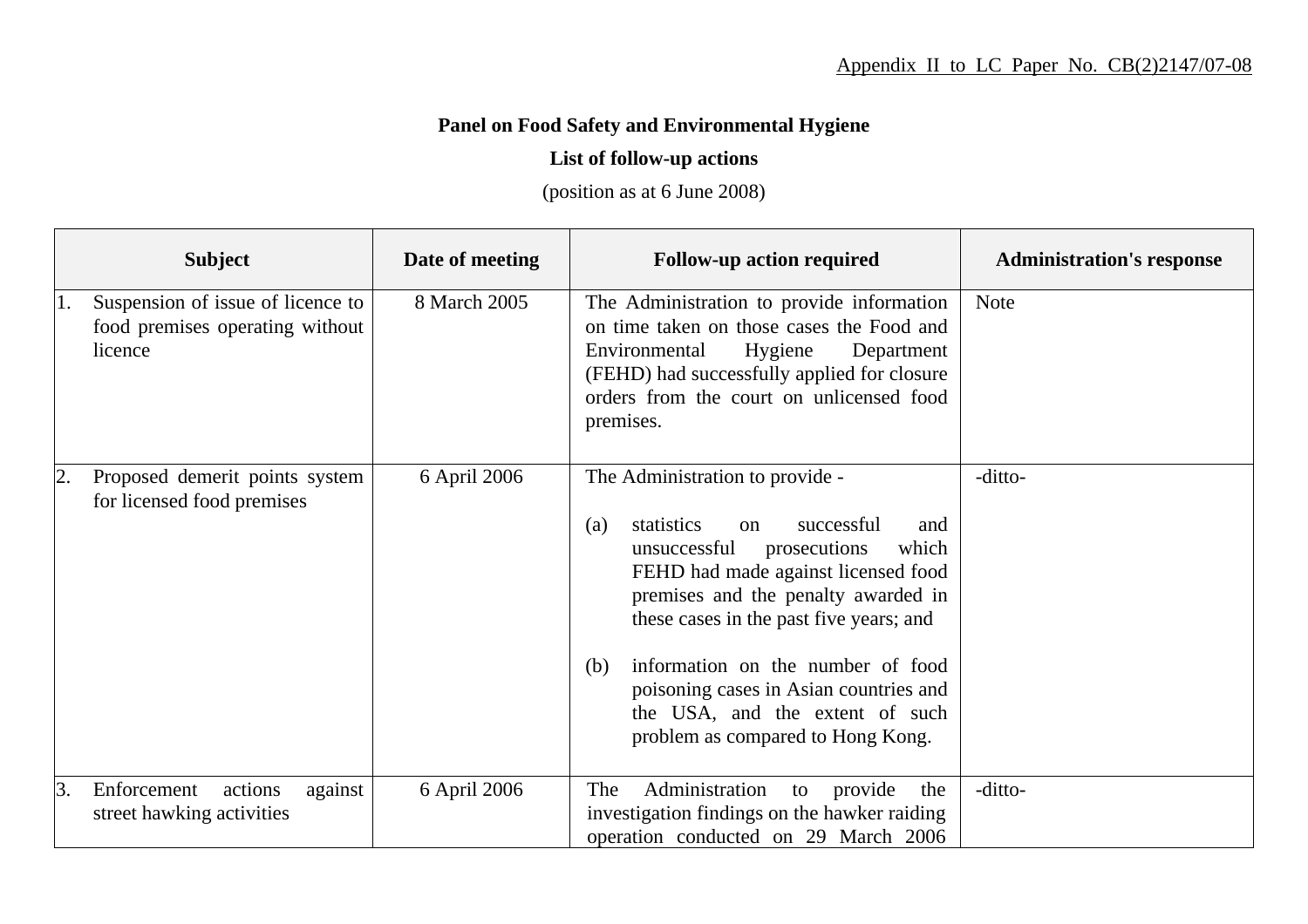|    | <b>Subject</b>                                              | Date of meeting                                                             | <b>Follow-up action required</b>                                                                                                                                                                                                                                                                                                                      | <b>Administration's response</b> |
|----|-------------------------------------------------------------|-----------------------------------------------------------------------------|-------------------------------------------------------------------------------------------------------------------------------------------------------------------------------------------------------------------------------------------------------------------------------------------------------------------------------------------------------|----------------------------------|
|    |                                                             |                                                                             | whereupon a man sustained injury as a<br>result of a traffic accident.                                                                                                                                                                                                                                                                                |                                  |
| 4. | unauthorized<br>of<br>Control<br>extension of food business | 13 June 2006                                                                | The Administration to provide information<br>about the reasons for not being able to take<br>enforcement<br>actions<br>against<br>some<br>complaints of unauthorized extension of<br>food business received in 2005, and the<br>number of repeat offenders for breaching<br>section 34 of the Food Business Regulation<br>and section 4A of Cap. 228. | -ditto-                          |
| 5. | Mainland's poultry eggs exported<br>to USA                  | 30 November 2006                                                            | The Administration to provide information<br>on the control measures put in place for the<br>Mainland's poultry eggs exported to USA<br>when it was available from the Mainland<br>authorities.                                                                                                                                                       | -ditto-                          |
| 6. | Regulation of racing pigeons                                | 12 December 2006<br>(Joint meeting with<br>the Panel on Health<br>Services) | The Administration to provide information<br>on the regulatory control measures on racing<br>pigeons in other places, including the<br>Mainland and Taiwan.                                                                                                                                                                                           | -ditto-                          |
| 7. | Crematoria                                                  | 9 January 2007                                                              | The Administration to provide a complete<br>copy of the new guidelines for crematorium<br>staff.                                                                                                                                                                                                                                                      | -ditto-                          |
| 8. | Public cemeteries                                           | 12 October 2007                                                             | The Administration to provide a summary of                                                                                                                                                                                                                                                                                                            | -ditto-                          |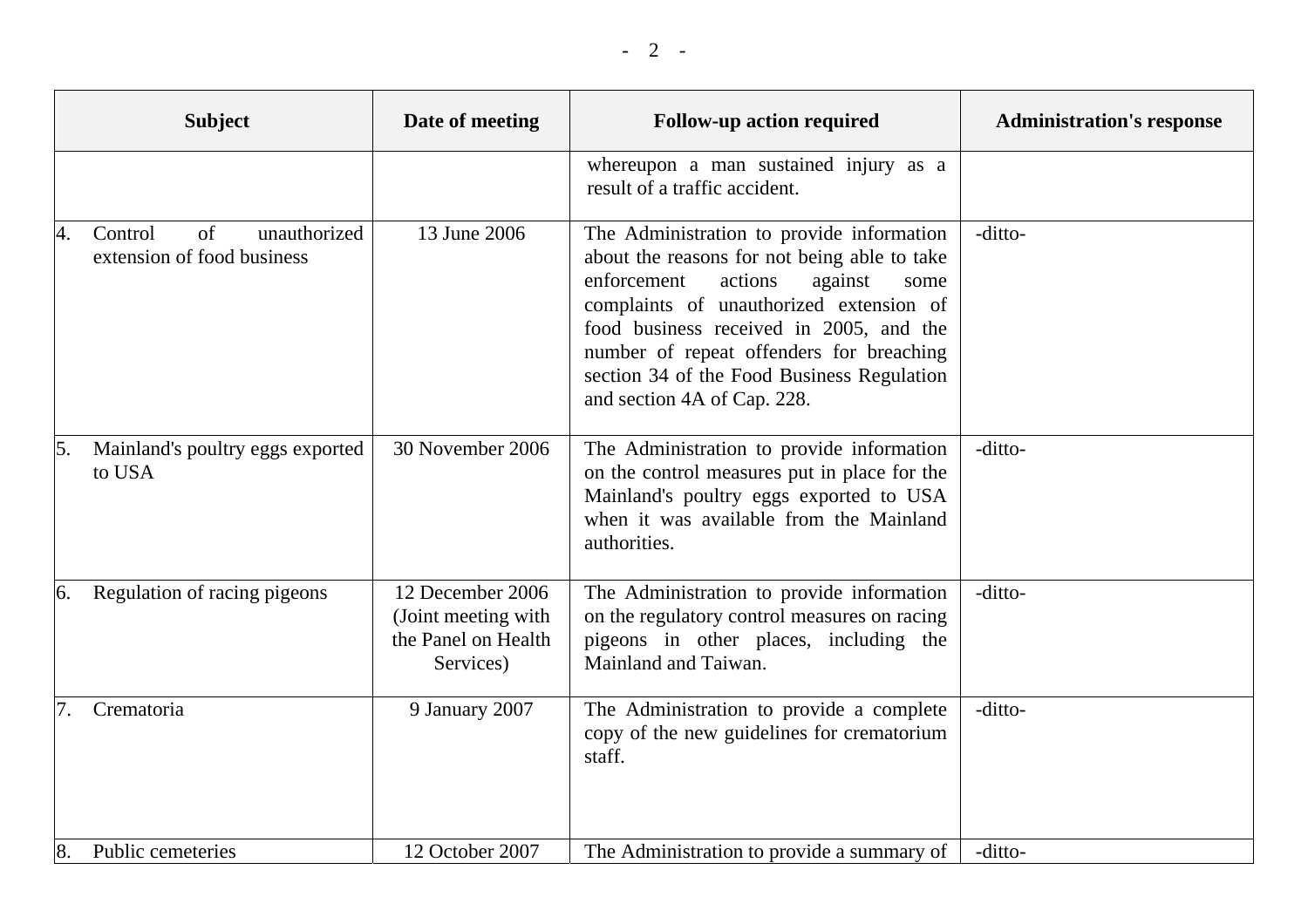| <b>Subject</b>                                                        | Date of meeting | <b>Follow-up action required</b>                                                                                                                                                                                                                                                                                | <b>Administration's response</b> |
|-----------------------------------------------------------------------|-----------------|-----------------------------------------------------------------------------------------------------------------------------------------------------------------------------------------------------------------------------------------------------------------------------------------------------------------|----------------------------------|
|                                                                       |                 | improvement measures that have been<br>implemented to improve the management<br>and operation of public cemeteries since<br>2004.                                                                                                                                                                               |                                  |
| Food business licenses<br> 9.                                         | 8 January 2008  | The Administration to provide information<br>on the work flow for processing of<br>applications and subsequent audit checks.                                                                                                                                                                                    | -ditto-                          |
| 10. Notification of human<br>avian<br>influenza cases on the Mainland | 8 April 2008    | The Administration to provide information<br>on the past notification records of human<br>avian influenza cases on the Mainland in<br>respect the date of the onset of symptoms,<br>the date of receipt of notification of<br>suspected cases and the date of notification<br>of the confirmation of the cases. | -ditto-                          |
| 11. Public markets                                                    | 13 May 2008     | The Administration to provide detailed<br>information explaining why some markets<br>with high patronage show high deficits.                                                                                                                                                                                    | -ditto-                          |
| 12. Rodent infestation rates                                          | 13 May 2008     | The Administration to provide information<br>on the rodent infestation rates for districts<br>in the first six months of 2008 when<br>available in July 2008, and also the number<br>of complaints received in 2008 for<br>comparison with those for 2007.                                                      | -ditto-                          |
| 13. Licensing conditions for animal<br>traders licence (ATL)          | 13 May 2008     | The Administration to advise/confirm the<br>following -                                                                                                                                                                                                                                                         | -ditto-                          |